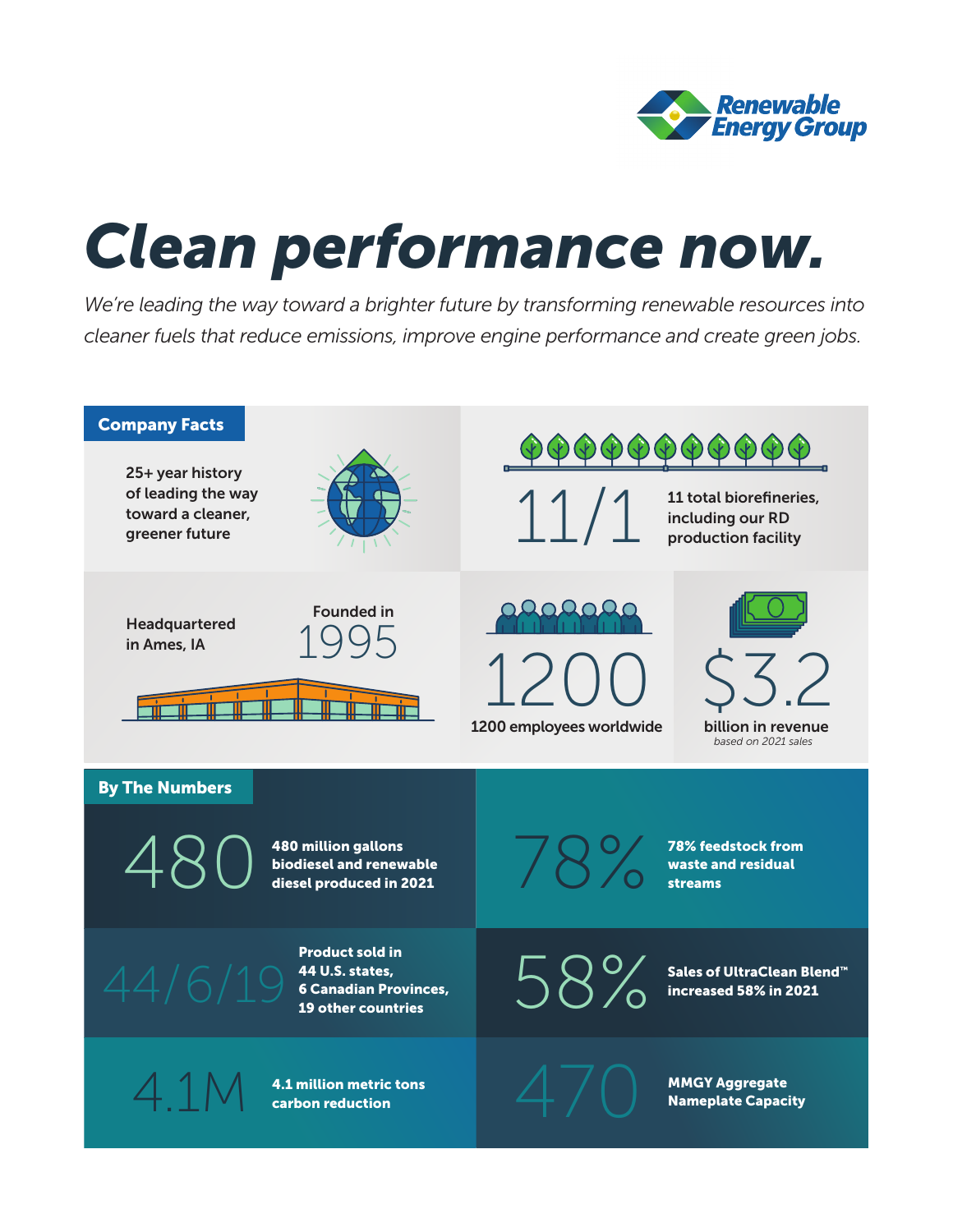# **EnDura Fuels**

*Scalable. Reliable. Responsible.*

EnDura Fuels™ is Renewable Energy Group's complete line of fuel solutions that will help you meet your company's sustainability, performance and profitability goals.

InfiniD™ is a high-quality biofuel for use in all conventional diesel applications.

- + Enables decarbonization today with much lower Carbon Intensity (CI) than petroleum diesel
- + Sustainable oxygenated fuel option that can improve combustion quality and lubricity of petroleum fuels
- + Cleaner engine emissions: decreases harmful pollutants in tailpipe emissions from legacy engines and reduces the burden on New Technology Diesel Engines (NTDE) emissions control systems (fewer DPF regenerations, for example)
- + Compared to petroleum diesel, InfiniD™ can reduce engine emissions by:
	- Up to 100% for fossil carbon $<sup>1</sup>$ </sup>
- Up to 70% for total hydrocarbon $^{2,3}$ 
	- Up to 70% for particulate matter $3$

## **BIODIESEL PULTRA BIODIESEL**

PuriD™ is produced using advanced refining processes and testing procedures to meet Renewable Energy Group's next-generation quality standards.

- + Stringent quality standards that exceed ASTM, CEN and CGSB biodiesel quality requirements
- + Developed specifically for virtually seamless blending with renewable diesel
- + Enables fuel users to confidently increase biodiesel blend levels year-round
- + Carbon Intensity (CI) scores that are much lower than petroleum diesel allow for decarbonization now
- + PuriD™ blends with petroleum diesel can be managed using the same cold flow properties you use to manage your petroleum fuels

## **UltraClean BlenO RENEWABLE DIESEL + BIODIESEL**

UltraClean BlenD™ is a proprietary, 100% renewable fuel combination of VelociD™ and PuriD™ that allows decarbonization today in virtually any diesel application.

- + Superior lubricity to renewable diesel and can even have a lower freezing point
- + Carbon Intensity (CI) scores that are much lower than petroleum diesel allow for decarbonization today
- + UltraClean BlenD™ can provide the lowest overall engine emissions of any diesel fuel option
- + Elastomer swell, density and bulk modulus properties of UltraClean BlenD™ are a better match for conventional diesel than 100% renewable diesel

**Velocio RENEWABLE DIESEL**

VelociD™ is a clean-burning, ultra-high Cetane hydrocarbon renewable fuel.

- + Stringent quality standards that exceed ASTM, CEN and CGSB specification requirements
- + Low Carbon Intensity (CI) enables decarbonization today
- + Compared to petroleum diesel, VelociD™ can reduce engine emissions by:
	- Up to  $100\%$  for fossil carbon $^1$
	- Up to 40% for particulate matter<sup>3</sup>
	- Approximately 15% for nitrogen oxides (NOx)<sup>3</sup>



BeyonD™ is a low-carbon sustainable aviation fuel (SAF) that will help lead the decarbonization of the aviation industry.

- + Meets the ASTM D7566 fuel specification
- + Produced with no fossil carbon, allowing dramatic reductions in direct aircraft fossil carbon  $emission<sup>1</sup>$
- + Clean-burning blendstock for petroleum jet fuel

*¹ Product is produced utilizing 100% renewable oils and fats. Methanol used to make biodiesel and hydrogen used to make renewable diesel and SAF are typically made from conventional natural gas.*

*<sup>2</sup> https://afdc.energy.gov/vehicles/diesels\_emissions.htm*

*<sup>3</sup> Reductions based on emissions data from California Air Resources Board and compared to U.S. federal ULSD, (Durbin, et al., 2011)*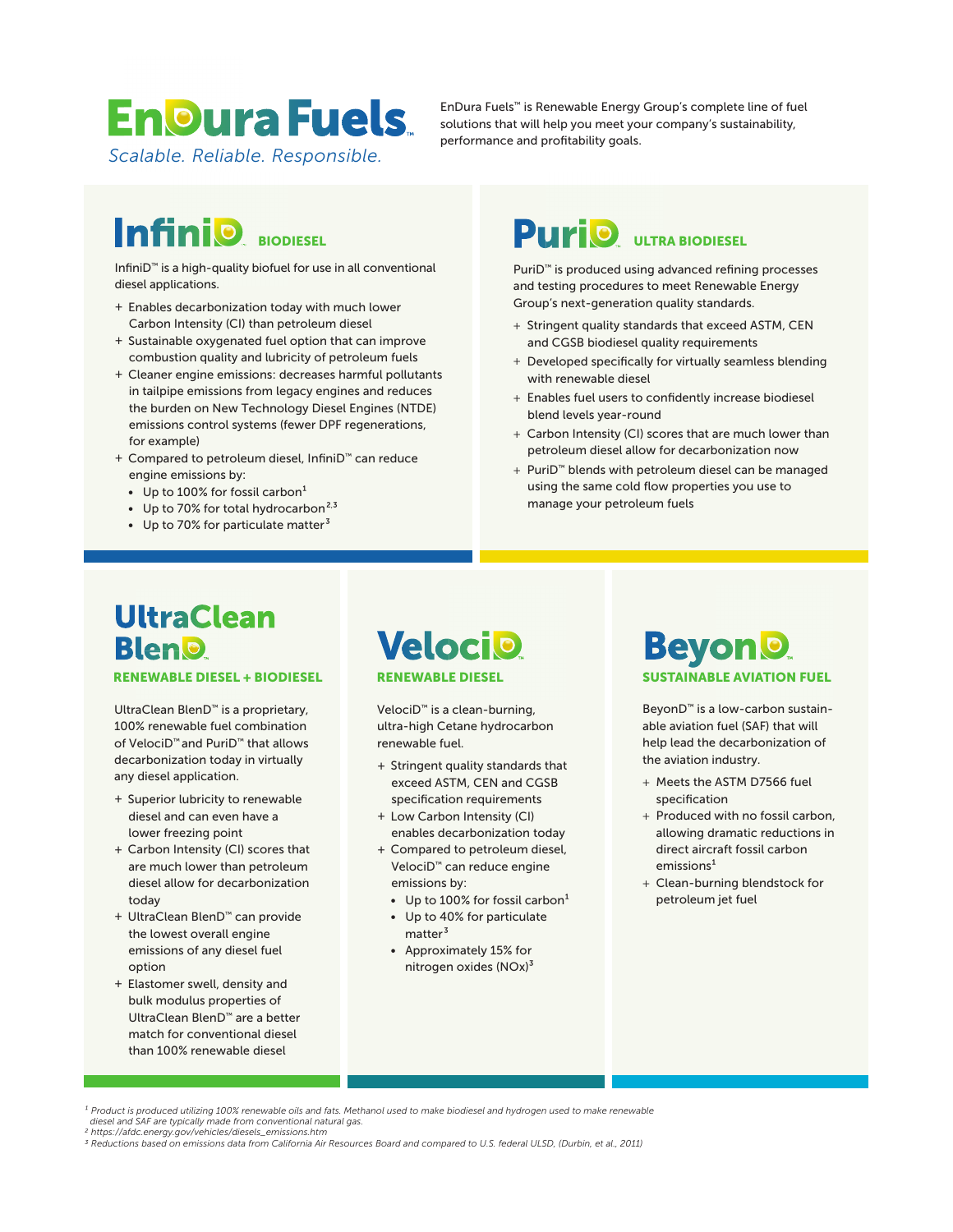### **Compliance & sustainability certifications and commitments**

- + Renewable Fuel Standard (RFS)
- + California Low Carbon Fuel Standard (LCFS)
- + International Sustainability and Carbon Certification (ISCC) and REDcert
- + Norwegian Environmental Agency Guidelines
- + Biodiesel Tax Credit (BTC)
- + Global commitment to Net Zero

### **Production - Distribution - Fuel Services - Retail Facilities**

From the production of sustainable fuel to filling up your tank, Renewable Energy Group is your integrated sustainable fuel partner.

### **Fueled by people.**

More than fuel producers—we're your fuel experts. We not only deliver the highest-quality transportation fuels, our knowledgeable team can also help you manage your fuel supply to ensure you maintain optimum performance in all four seasons.

### **REG Access**

REG Access is an easy, secure and free way to receive information about your Renewable Energy Group transactions, including invoices, bills of ladingand biodiesel tax credit paperwork. It gives you control and eliminates paperwork access issues.





- **+ Safe and secure**
- **+ Simple to use**
- **+ Easy to enroll**



### **INDUSTRIES WE SERVE**



1 REG best-in-class InfiniD™ is UCO biodiesel from Albert Lea biorefinery

- 2 Carbon reduction based on life cycle analysis based on CA-GREET 3.0<br>3 Carbon intensity for EV's based on eGRID 2020 figures and EV EER of 3
- 3 Carbon intensity for EV's based on eGRID 2020 figures and EV EER of 3.8 for transit buses per National Renewable Energy Laboratory